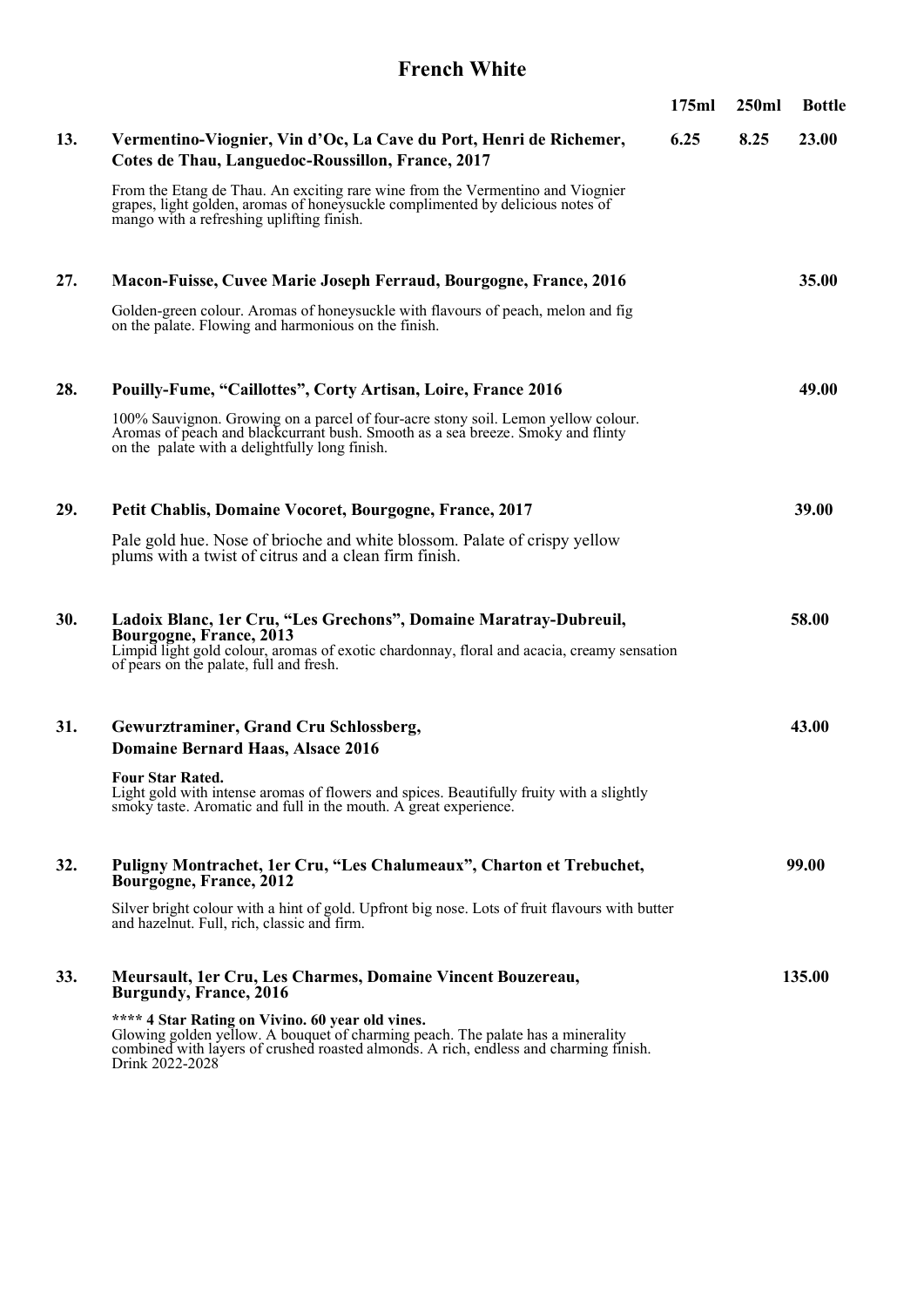# **White**

## **Italy & Portugal**

|    |                                                                                                                                              | 175ml | 250ml | <b>Bottle</b> |
|----|----------------------------------------------------------------------------------------------------------------------------------------------|-------|-------|---------------|
| 14 | Pinot Grigio, Tenuta Praducello, Villa Rubini, Colli Orientali del<br>Friuli DOC, Italy, 2018 (Vegan)                                        | 6.50  | 8.50  | <b>24.00</b>  |
|    | Single Vineyard. Silvery gold colour. Aromas of white apricot blossoms, a limey<br>palate, mouth filling dry and crispy.                     |       |       |               |
| 34 | Gavi di Gavi, Aziena Zerbo, Piemonte, Italy, 2018                                                                                            |       |       | <b>30.00</b>  |
|    | Light Gold with a hint of green, a fresh delicate lime nose on a clean citrusy<br>palate with an appealing hint of grassiness on the finish. |       |       |               |
| 35 | Greco di Tufo DOCG, Salvatore Molettieri, Campania, Italy, 2015                                                                              |       |       | 35.00         |
|    | Deep straw colour with a brilliant gree tinge. Prominent hints of apricot, pear, apple,<br>peach, citrus and green almond.                   |       |       |               |
| 36 | Vinho Verde, Alvarinho, Quinta de Curvos, Portugal, 2017                                                                                     |       |       | <b>28.00</b>  |
|    | Citrus colour tones, delicate floral scents with notes of ripe tropical fruits. Full<br>bodied on the palate with a complete finish.         |       |       |               |
|    |                                                                                                                                              |       |       |               |

## **Austria**

| 17 | Grüner Veltliner, Stixenkreuter, Haindl Erlacher, Wolkersdorf,<br>Weinviertel, Austria, 2015                                                                                                                                                 | 28.00 |
|----|----------------------------------------------------------------------------------------------------------------------------------------------------------------------------------------------------------------------------------------------|-------|
|    | An attractive silver colour with a touch of green. The citrusy, tangy aromatic bouquet<br>is the key of this wine. Dry with a subtle sweetness in the middle on the palate,<br>vivacious and crisp, retaining good minerality on the finish. |       |